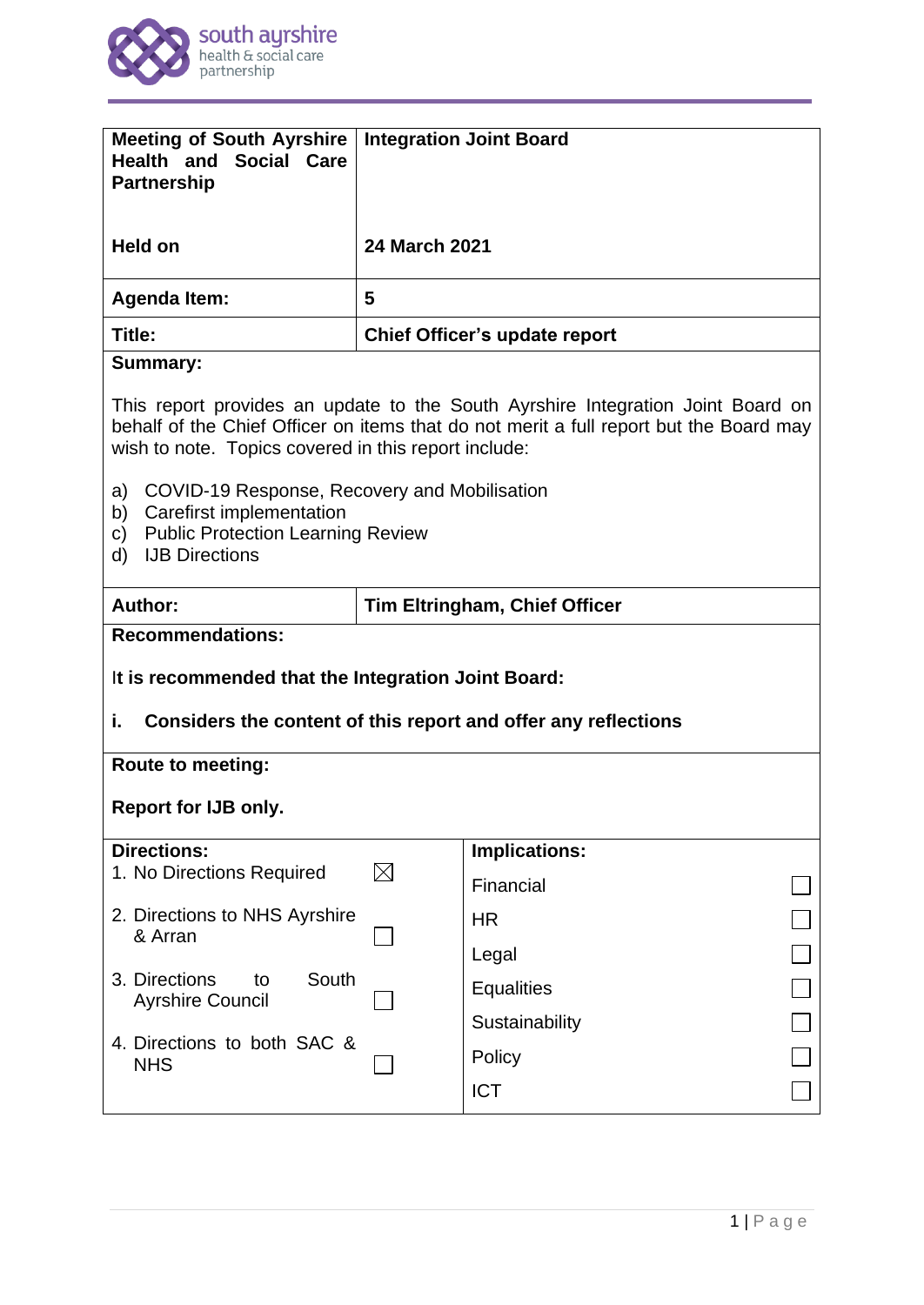

# **CHIEF OFFICER'S REPORT**

# **1. PURPOSE OF REPORT**

- 1.1 This report provides an update to the South Ayrshire Integration Joint Board on behalf of the Chief Officer on items that do not merit a full report but the Board may wish to note. Topics covered in this report include:
	- a) COVID-19 Response, Recovery and Mobilisation
	- b) Carefirst implementation
	- c) Public Protection Learning Review
	- d) IJB Directions

## **2. RECOMMENDATION**

- **2.1 It is recommended that the Integration Joint Board**
	- **i. Considers the content of this report and offers any reflections.**

#### **3. REPORT**

3.1 Topics for noting are detailed below.

#### **COVID-19 Response, Recovery and Mobilisation**

- 3.2 South Ayrshire remains under the same national restrictions as the rest of Scotland. The impact on services continues to be significant however the December lockdown measures did not require any further change to our service models deployed under the previous Tier 4 measures. As requested by the IJB, a COVID-19 Response and Recovery Activity Tracker is provided at [Appendix 1.](http://www.south-ayrshire.gov.uk/health-social-care-partnership/documents/Item%205%20Chief%20Officer%20report%20App1%202021%2003%2024.pdf) The document is regularly reviewed by DMT and complements reporting through NHS and Council management structures.
- 3.3The HSCP continues to operate on an 'emergency footing' with the DMT (Directorate Management Team) holding a COVID-19 operational meeting three times per week and the NHS and Council holding increased senior management meetings attended by the HSCP Chief Officer, Heads of Service and Senior Managers as appropriate.
- 3.4 A wide range of services continue to be delivered on an adapted basis, using digital technology to engage remotely with the people we support and with many office staff working from home (all desk-based council staff continue to work from home until further notice). Through our daily South Ayrshire Care Home Oversight Group, we provide support and oversight to care homes with a recent focus on supporting homes to achieve vaccination targets for their staff. The Oversight Group agenda also covers day care and care at home services and is currently supporting care home to prepare for measures to ease.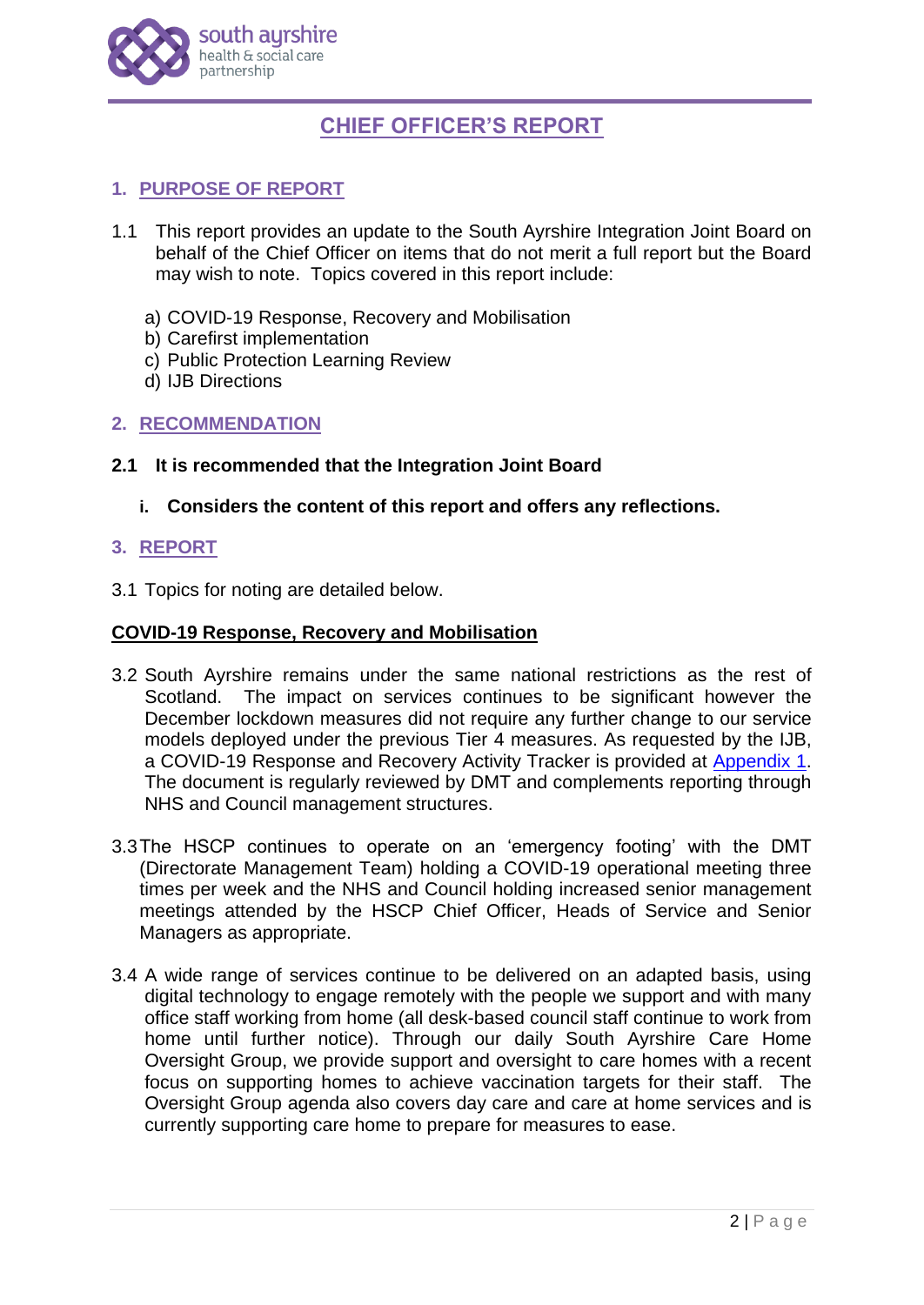

# **Public Protection Activity – Learning review**

- 3.5IJB is asked to note the forthcoming learning review into public protection activity. The learning review has at its heart a framework that seeks to learn how the current systems work and of how well they support our staff and communities to remain safe. On the conclusion of the review a series of learning points will be presented to Chief Officers for consideration.
- 3.6The term 'Public Protection' is increasingly being used to describe what has previously been known as the separate areas of:
	- Adult Support & Protection
	- Child Protection
	- MAPPA
	- Alcohol and Drugs Partnerships
	- Violence Against Women Partnerships
- 3.7Public protection activity in South Ayrshire is entering a period of change. The key drivers for change include:
	- Forthcoming new child protection guidance
	- South Ayrshire implementing the Signs of Safety model
	- A review of family law in Scotland
	- A review of mental health legislation in Scotland
	- The National review of adult social care
	- The South Ayrshire ADP learning review
	- The South Ayrshire Adult Social Work learning review
- 3.8With these drivers in mind the Chief Social Work Officer will lead that a broader review of public protection. This review should have as key strands:
	- The experience of citizens with lived experience
	- The experience of those delivering and managing public protection activity in our communities
	- Critical reflection on the make up of our systems and an assessment of their fitness for the medium to longer term
	- Analysis of the connectedness of the key areas of public protection noted above
	- A review of current research and examples of good practice in Scotland and beyond.

## **Carefirst update**

- 3.9The IJB have previously agreed to receive regular updates on the progress on the implementation of Carefirst across the HSCP.
- 3.10 Finance Phase 1 is progressing on track with the training of admin and finance teams complete. Finance teams commenced their manual input exercise of Service Agreements on to CareFirst. The teams are aiming to complete this by 1st April. The IS Team will continue to support finance colleagues during the